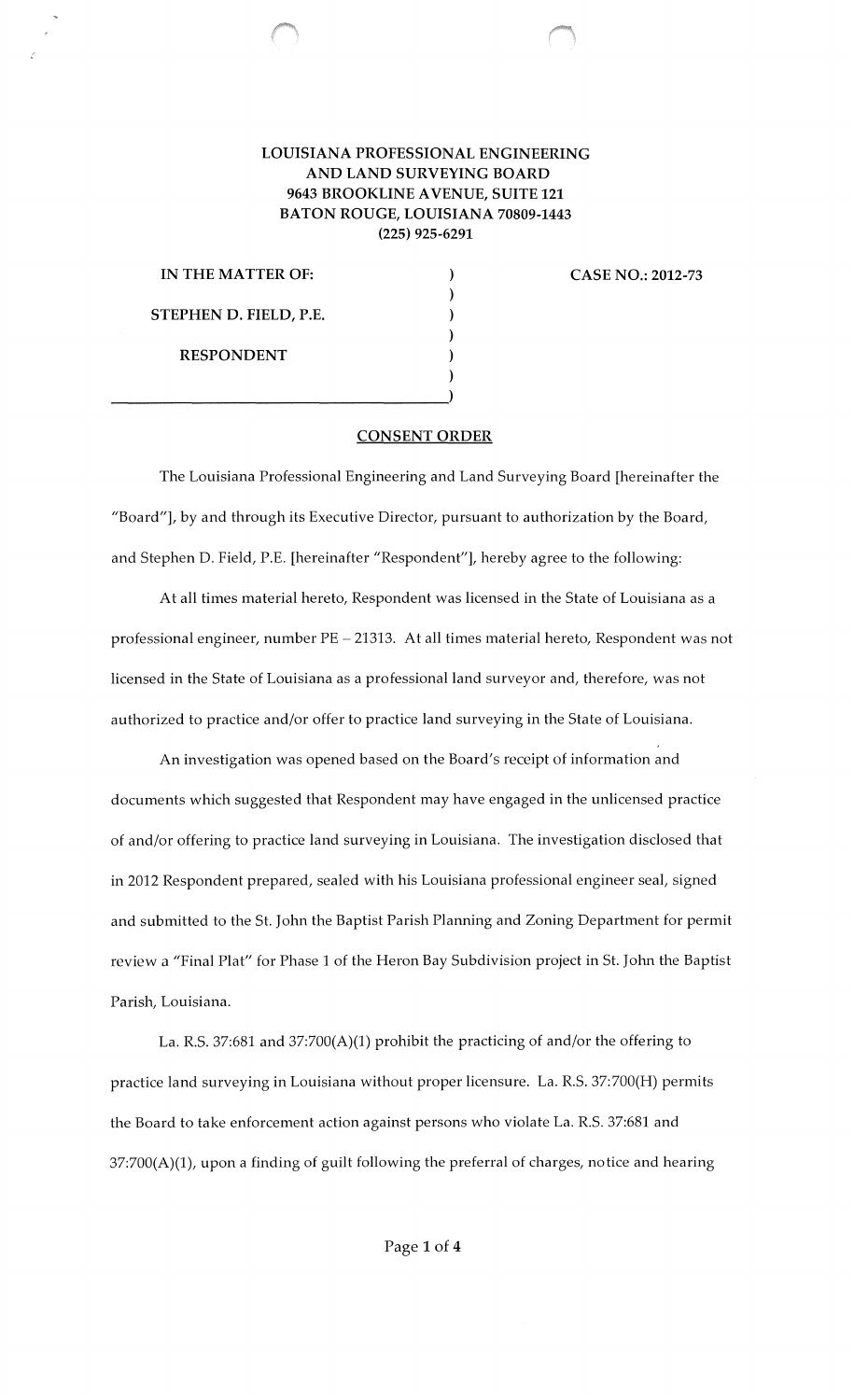and a majority vote of its entire membership authorized to participate in the proceeding. La. R.S. 37:681, 37:700(A)(1) and 37:700(H) were in effect at all times material hereto.

It is undisputed that at all times material hereto Respondent was not licensed to practice and/or offer to practice land surveying in Louisiana and that in 2012 Respondent practiced and/or offered to practice land surveying in Louisiana without proper licensure.

By letter dated July 8, 2013, the Board gave notice to Respondent that it was considering the preferral of charges against Respondent on the grounds that he may have violated La. R.S. 37:681 and 37:700(A)(1), relative to practicing and/or offering to practice land surveying in Louisiana without proper licensure.

Wishing to dispense with the need for further enforcement action and to conclude the instant proceeding without further delay and expense, for the purpose of this proceeding only, Respondent and the Board do hereby enter into this Consent Order, in which Respondent of his own free will consents to the issuance of a Consent Order by the Board, wherein Respondent agrees to (a) pay a fine of five hundred (\$500.00) dollars, (b) pay administrative costs of three hundred thirty three and  $74/100$  (\$333.74) dollars, (c) immediately cease and desist the preparation, sealing (with his Louisiana professional engineer seal), signing and issuance of survey plats or otherwise the practicing of and/or the offering to practice land surveying in Louisiana until such time as he is duly licensed by the Board, and (d) the publication of this Consent Order on the Board's website and a summary of this matter in the Board's official journal, the *Louisiana Engineer and Surveyor Journal,* and the reporting of this matter to the National Council of Examiners for Engineering and Surveying (NCEES), identifying Respondent by name.

Respondent admits to violations of the referenced laws and/or rules regarding the practicing of and/or offering to practice land surveying in Louisiana without proper licensure. Respondent acknowledges awareness of said laws and/or rules and states that he will comply with all applicable laws and rules henceforth. Respondent has been advised of his right to be represented by counsel before the Board and/or to appear at any hearing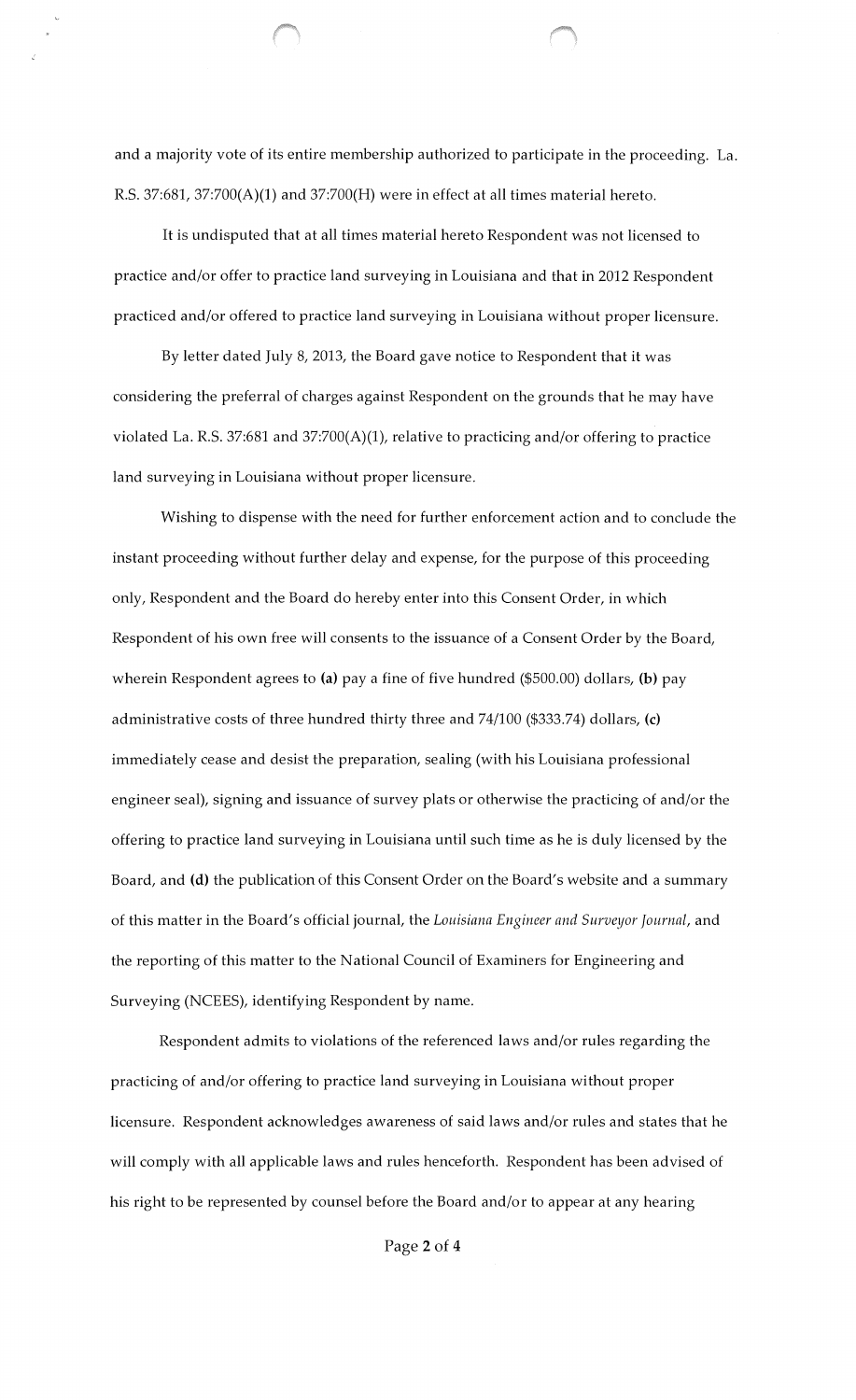personally or by counsel and present witnesses and evidence in his own behalf, and he hereby waives this right and his right to appeal; and he states affirmatively that he has been afforded all administrative remedies due him under the law. Respondent further acknowledges awareness of the fact that the signed original of this Consent Order will remain in the custody of the Board as a public record and will be made available for public inspection and copying upon request.

Therefore, in consideration of the foregoing and by signing this Consent Order, Respondent does hereby waive his right to a hearing before the Board, to the presenting of evidence and witnesses in his behalf, to Findings of Fact and Conclusions of Law in this case, and to judicial review of this Consent Order.

Respondent hereby represents (a) that he fully understands the meaning and intent of this Consent Order, including but not limited to its final and binding effect, (b) that he has voluntarily entered into this Consent Order and that no other promise or agreement of any kind has been made to or with him by any person whatsoever to cause the execution of this instrument (c) that the sanctions set forth in this Consent Order do not prevent the Board from taking further disciplinary or enforcement action against Respondent on matters not specifically addressed in this Consent Order.

WHEREFORE, the Louisiana Professional Engineering and Land Surveying Board and Respondent agree that:

1. Respondent shall pay a fine of five hundred (\$500.00) dollars, which shall be tendered to the Board by certified check payable to the Board, due upon the signing of this Consent Order; and

2. Respondent shall pay administrative costs of three hundred thirty three and 74/100 (\$333.74) dollars, which shall be tendered to the Board by certified check payable to the Board, due upon the signing of this Consent Order; and

3. Respondent shall immediately cease and desist the preparation, sealing (with his Louisiana professional engineer seal), signing and issuance of survey plats or otherwise